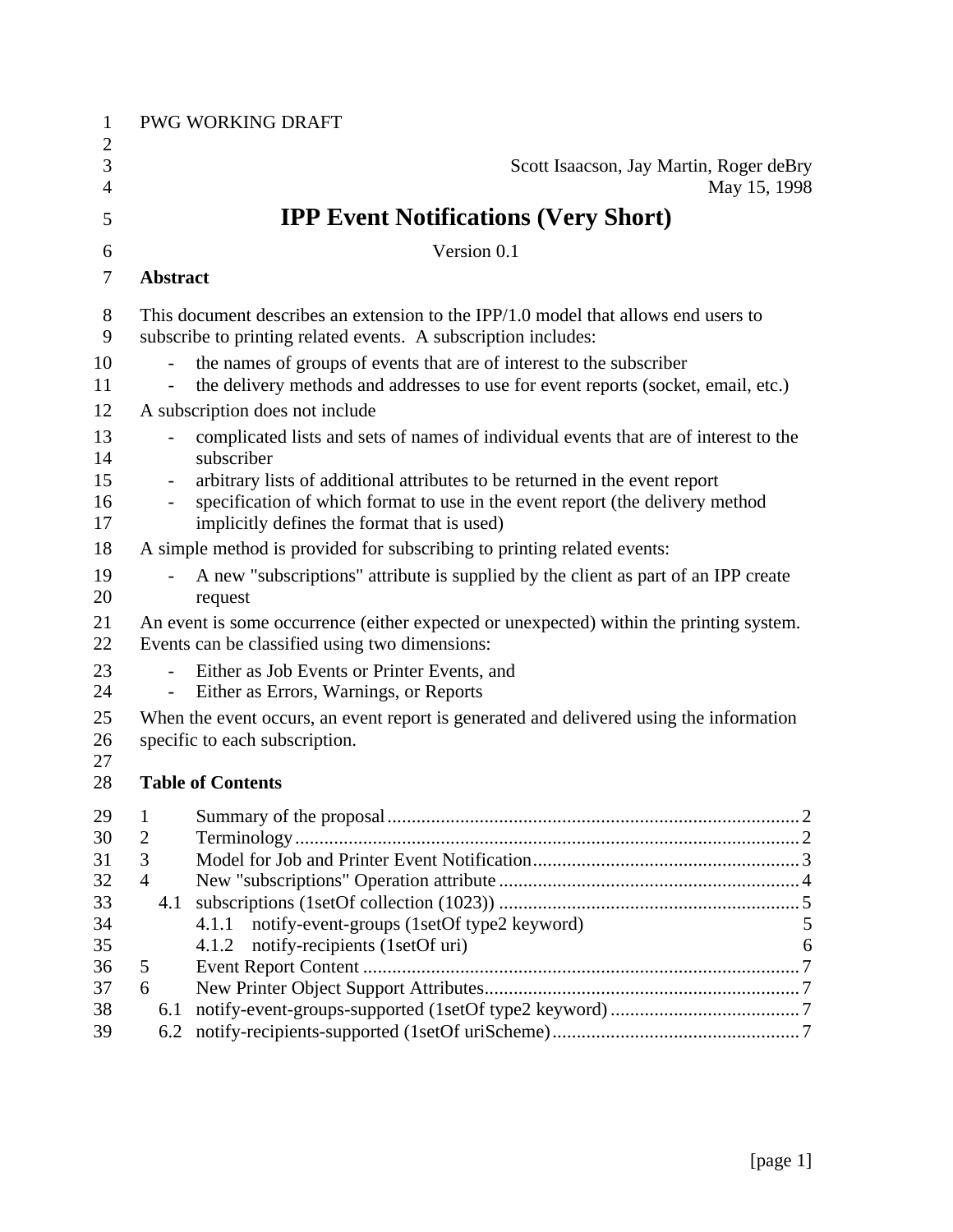| 40                                                   |              |                                                                                                                                                                                                                                                                                                                                                                                          |                                                                                                                                                                                                                                                                                                                                      |  |  |  |
|------------------------------------------------------|--------------|------------------------------------------------------------------------------------------------------------------------------------------------------------------------------------------------------------------------------------------------------------------------------------------------------------------------------------------------------------------------------------------|--------------------------------------------------------------------------------------------------------------------------------------------------------------------------------------------------------------------------------------------------------------------------------------------------------------------------------------|--|--|--|
| 41                                                   | 1            | <b>Summary of the proposal</b>                                                                                                                                                                                                                                                                                                                                                           |                                                                                                                                                                                                                                                                                                                                      |  |  |  |
| 42<br>This proposal includes the following concepts. |              |                                                                                                                                                                                                                                                                                                                                                                                          |                                                                                                                                                                                                                                                                                                                                      |  |  |  |
| 43<br>44                                             |              | 1. A new multi-valued "subscriptions" attribute is defined. The values of this attribue<br>are collections. The members of each collection are:                                                                                                                                                                                                                                          |                                                                                                                                                                                                                                                                                                                                      |  |  |  |
| 45<br>46                                             |              | Member attribute name                                                                                                                                                                                                                                                                                                                                                                    | <b>Syntax</b>                                                                                                                                                                                                                                                                                                                        |  |  |  |
| 47<br>48<br>49                                       |              | "notify-event-groups"<br>"notify-recipients"                                                                                                                                                                                                                                                                                                                                             | 1setOf type2 keyword<br>1setOf uri                                                                                                                                                                                                                                                                                                   |  |  |  |
| 50<br>51<br>52<br>53<br>54                           |              | The values for "notify-event-group" are keywords representing job event groups,<br>printer event groups, or both (See Section 4.1.1). The values of "notify-recipients"<br>are URIs that identify the method and delivery address to use for event reports (See<br>Section 4.1.2).                                                                                                       |                                                                                                                                                                                                                                                                                                                                      |  |  |  |
| 55<br>56<br>57<br>58                                 |              | apply only to the job being submitted and no other job.                                                                                                                                                                                                                                                                                                                                  | 2. The "subscriptions" operation attribute can be supplied by the client in any of the IPP<br>job submission operations. Subscriptions that include interest in job event groups                                                                                                                                                     |  |  |  |
| 59<br>60                                             |              | notification methods that it supports.                                                                                                                                                                                                                                                                                                                                                   | 3. Each Printer object can support new attributes that describe the event groups and the                                                                                                                                                                                                                                             |  |  |  |
| 61<br>62<br>63<br>64<br>65                           |              | As events occur, for each event the Printer searches the set of subscriptions for any<br>interest in that event. As the Printer finds that some entity is interested in that event (the<br>entity is subscribed to the group of events to which the event belongs), an event report is<br>generated and delivered using the method and target address identified in the<br>subscription. |                                                                                                                                                                                                                                                                                                                                      |  |  |  |
| 66                                                   | $\mathbf{2}$ | <b>Terminology</b>                                                                                                                                                                                                                                                                                                                                                                       |                                                                                                                                                                                                                                                                                                                                      |  |  |  |
| 67<br>68<br>69<br>70                                 |              | Printer.                                                                                                                                                                                                                                                                                                                                                                                 | <b>Job Submitting End User - A human end user who submits a print job to an IPP</b><br><b>IPP Client</b> - The software component on the client system which implements the IPP                                                                                                                                                      |  |  |  |
| 71<br>72<br>73<br>74                                 |              | protocol.<br>be.                                                                                                                                                                                                                                                                                                                                                                         | <b>Job Recipient -</b> A human who is the ultimate consumer of the print job. In many<br>cases this will be the same person as the Job Submitting End User, but need not                                                                                                                                                             |  |  |  |
| 75<br>76<br>77<br>78                                 |              | Printer, if the Job Recipient cannot perform that function.                                                                                                                                                                                                                                                                                                                              | <b>Job Recipient Proxy</b> - A human acting on behalf of the Job Recipient. In particular,<br>the Job Recipient Proxy physically picks up the printed document from the<br>Subscription- A data structure that indicates the "what, where, who, and how " for                                                                        |  |  |  |
| 79<br>80<br>81<br>82<br>83                           |              | interested third parties.                                                                                                                                                                                                                                                                                                                                                                | notification. Events Reports are generated for certain events (what) and delivered<br>using various delivery methods (how) to certain addresses (where and who).<br>Notification Recipient - Any entity identified as a recipient within a subscription.<br>Some notification recipients are Job Submitting End Users and others are |  |  |  |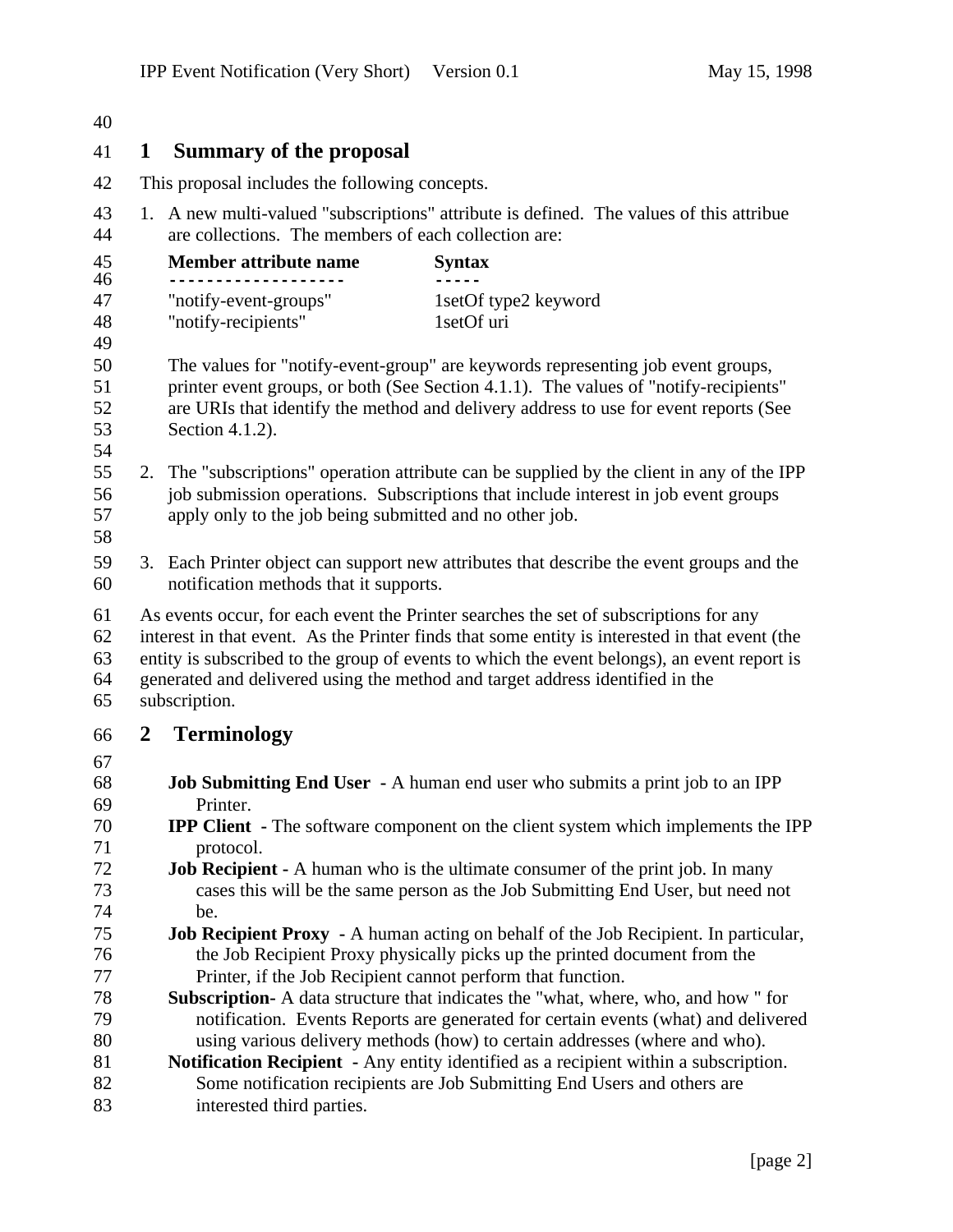| 84  | Notification Recipient Agent - A program which receives event reports on behalf of        |
|-----|-------------------------------------------------------------------------------------------|
| 85  | the notification recipient.                                                               |
| 86  | <b>Notification Events</b> - An event is some occurrence (either expected or unexpected)  |
| 87  | within the printing system. Events can be classified using two dimensions:                |
| 88  | - Either as Job Events or Printer Events, and                                             |
| 89  | - Either as Errors, Warnings, or Reports                                                  |
| 90  |                                                                                           |
| 91  | A Job event is some interesting state change in the Job object, and a Printer event       |
| 92  | is some interesting change in the Printer object. The Printer MIB alerts define the       |
| 93  | set of interesting Printer events.                                                        |
| 94  |                                                                                           |
| 95  | A report event is purely informational, such as 'job-completed' or 'printer-              |
| 96  | accepting-jobs'. A warning is not serious and processing continues (e.g., Printer         |
| 97  | MIB alerts with the prtAlertSeverityLevel value set to noInterventionRequired).           |
| 98  | An error is serious and either the job is aborted or the printer stops.                   |
| 99  |                                                                                           |
| 100 | <b>Event Report</b> - When an event occurs, an event report is generated that fully       |
| 101 | describes the event (what the event was, where it occurred, when it occurred,             |
| 102 | etc.). Event reports are delivered to all the notification recipients that are            |
| 103 | subscribed to that event. The event report is delivered to the address of the             |
| 104 | notification recipient using the notification method defined in the subscription.         |
| 105 | <b>Immediate Notification - Event reports are delivered using a delivery method which</b> |
| 106 | is not store-and-forward (e.g. TCP connection, UDP datagram).                             |
| 107 | <b>Queued Notification</b> - Event reports are delivered using a delivery method which    |
| 108 | has some sort of store-and-forward mechanism (e.g., email).                               |
| 109 | Human Consumable Event Report - Event reports which are intended to be                    |
| 110 | consumed by human end users only.                                                         |
| 111 | Machine Consumable Event Report - Event reports which are intended for                    |
| 112 | consumption by a program only.                                                            |
| 113 | Mixed Format Event Report - A mixed event report may contain both human                   |
| 114 | consumable and machine consumable information.                                            |
| 115 |                                                                                           |
| 116 | <b>Model for Job and Printer Event Notification</b><br>3 <sup>1</sup>                     |
| 117 | Figure 1 shows the model.                                                                 |
|     |                                                                                           |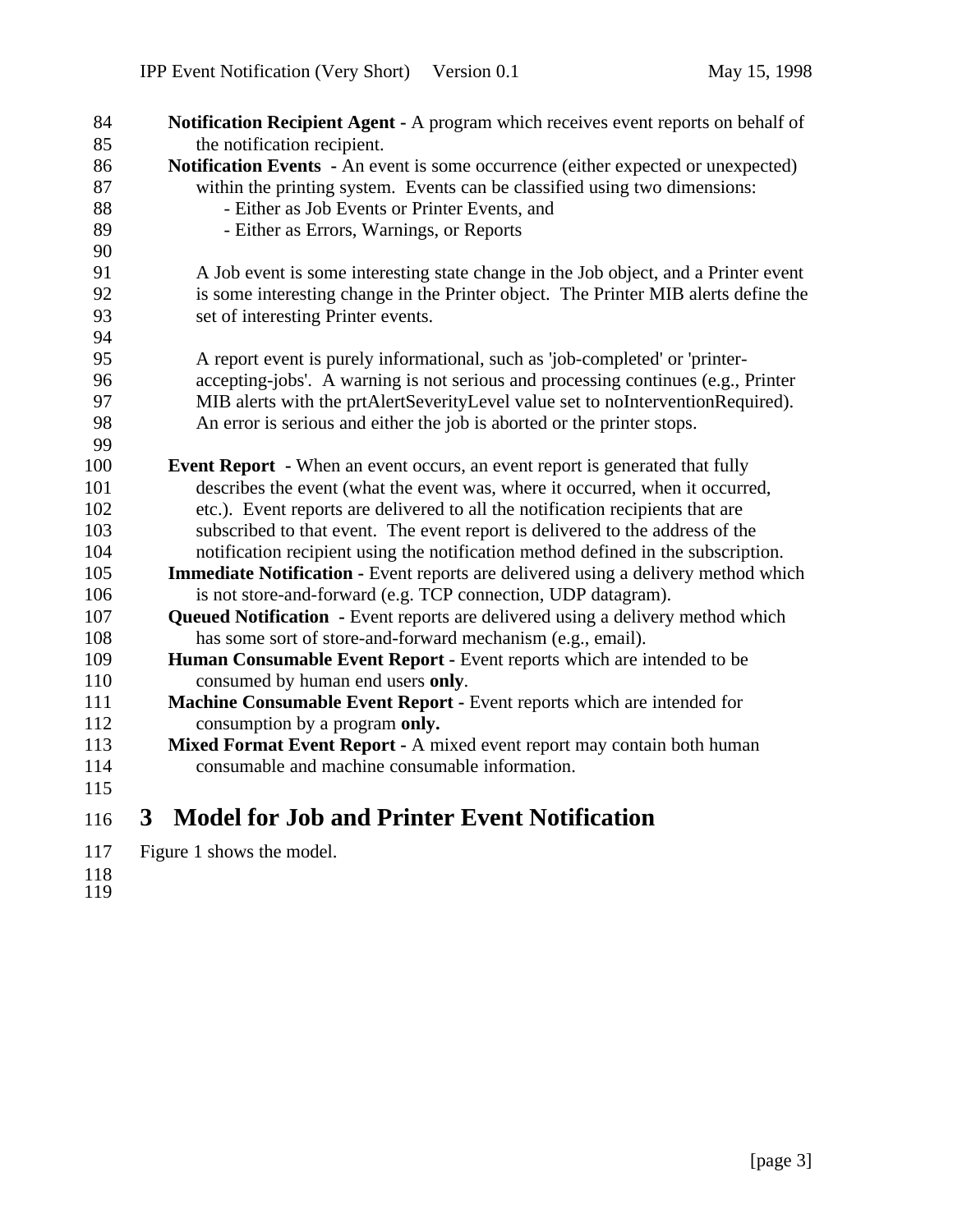```
120 Legend:
\frac{121}{122}122 A = Client and Notification Recipient
         B = Notification Recipient (subscription by some third party)
\frac{124}{125}125 O A +----------+ Create Request with #############<br>126 / | | client/ |----Subscriptions-----------># IPP #
126 /|\ | client/ |----Subscriptions-----------># IPP #<br>127 / \ | notif. |
127 / \ | notif. | \qquad # Printer #
128 end- | recip. | (---Job and Printer-----------# Object #
129 user +----------+ Event Reports *********************
130 /
131 O B +----------+<br>132 / | notif. |
132 /|\ | notif. |<br>133 / | recip. |<--
133 / \setminus | recip. | \leftarrow---Job and Printer-------+
134 end- | | Event Reports
135 user +----------+
136
137
138 Figure 1 - Model for Job and Printer Notification
139 Note: This model does not mandate that the IPP Printer object implement the full
140 semantics of subscription, report generation, and multiple delivery methods. A simple
141 (embedded) implementation may be configured to use some notification service. Figure
142 2 shows this partitioning.
143
144
145<br>146
146 Create Request with ###########
147 ----Subscriptions-------------------># IPP #
148 # Printer #
149 # Object #
150 ###########
151 |
152 *******|**********
153 * Subscriptions * Subscriptions * Subscriptions * Subscriptions * Subscriptions * \kappa Events *
154 * & Events 155
155 * |
156 * * +----v---------+<br>157 * | notification |
157 \vert 157 \vert 158 \vert ---Job and Printer-------*--------| service
158 <---Job and Printer-------*---------| service |
159 Event Reports * * * +-------------+
160 *
161 *
\frac{162}{163}*** = Implementation configuration opaque boundary
164
165
166 Figure 2 - Opaque Use of a Notification Service
167 4 New "subscriptions" Operation attribute
```
 This section specifies a new "subscriptions" operation attribute. A client subscribes to event groups by supplying this attribute in any create request (i.e., a Print-Job Request, Print-URI Request, or a Create-Job Request). This attribute is a multi-valued attribute;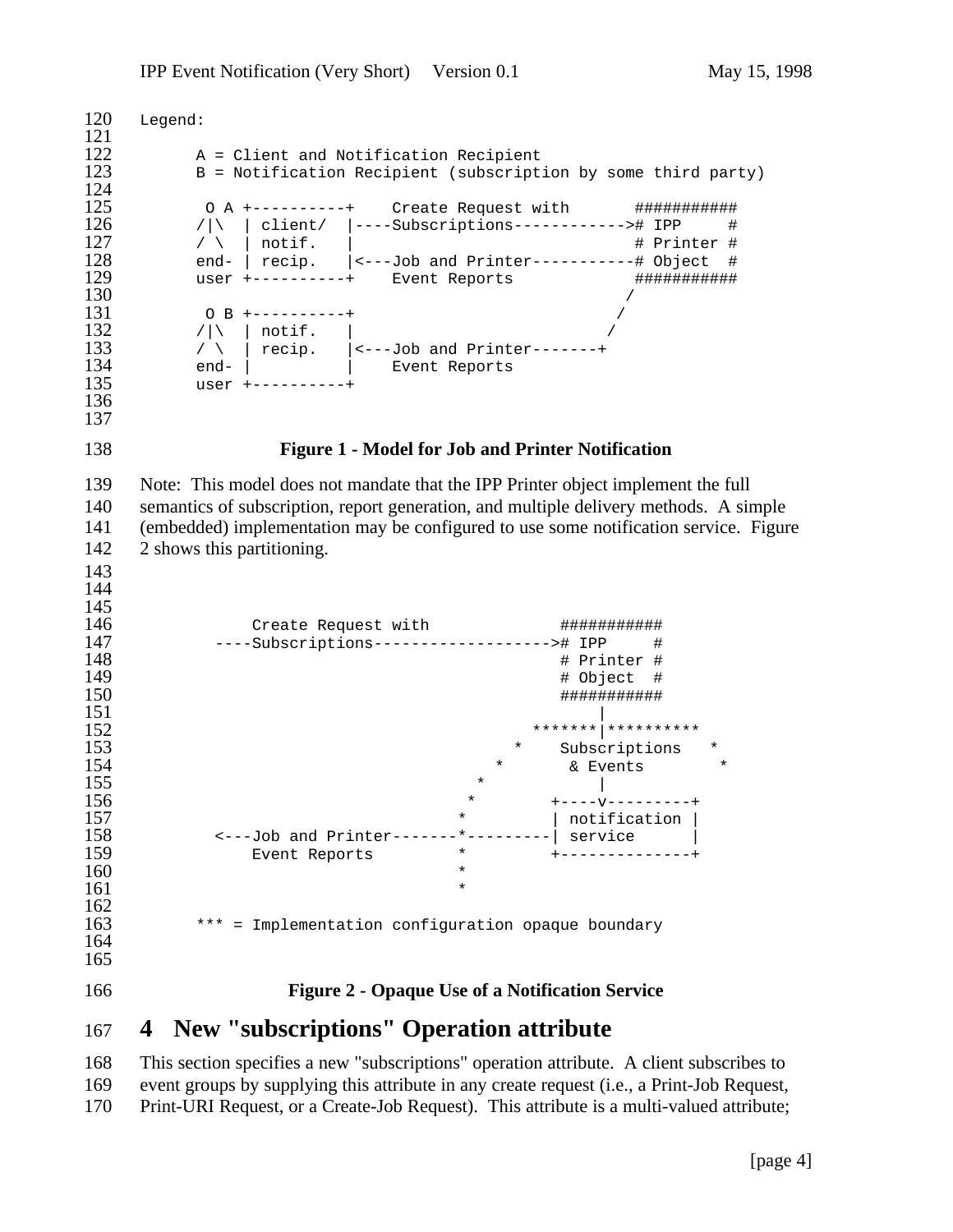- the client can supply more than one value. If the client does not supply the attribute in
- the operation, there is no subscription made (either implicitly or explicitly).
- The following rules apply:
- 1. Any subscription can contain job event groups, printer event groups, or both.
- 2. The subscription is only valid while the job is "active". The job is "active" while it is in the 'pending', 'processing', and 'processing-stopped' states. The job ceases to be active when it enters the 'pending-held' state or until the time it is done processing and enters any of the 'completed', 'canceled', or 'aborted' states. The job becomes active again when it is released from the 'pending-held' state.
- 3. Since a subscription is included within a job submission operation, any interest in job events is limited to only "this job" (the Job object created because of this job creation operation). There is no mechanism to subscribe to events for all job or specifically some job other than this job.

#### *4.1 subscriptions (1setOf collection (1023))*

 The attribute contains one or more collections. Each collection contains the following member attributes:

| 187<br>188 | Member attribute name<br>-------------------- | syntax<br>-----              | in request support |           |
|------------|-----------------------------------------------|------------------------------|--------------------|-----------|
| 189        | "notify-event-groups"                         | 1set Of type 2 keyword SHALL |                    | mandatory |
| 190        | "notify-recipients"                           | 1 set Of uri                 | SHALL              | mandatory |

 The "support" column indicates the support required by the IPP object if it supports the "subscriptions" operation attribute at all.

# **4.1.1 notify-event-groups (1setOf type2 keyword)**

- There are both job events and printer events. Each job event is assigned a keyword to use in the event report. For printer events where there is overlap with the Printer MIB, the Printer MIB "alertCodes" are used in the event report. For other printer events where there is no overlap with the Printer MIB, the printer event is assigned a keyword to use in the event report.
- Each event is then assigned to one or more event groups. Each group is assigned a keyword.
- Standard event group values are:
- Special:
- **'none':** no notifications of any events (an IPP object can use this value to indicate that it has no support for event notification; a client would not subscribe to this group).
- **'all':** any and all events that the implementation is capable of detecting.
- **'all-job-events':** all job events (all errors, warnings, and reports).
- **'all-printer-events':** all printer events (all errors, warnings, and reports)
- Job Events
- **'job-state-changes':** includes 'job-received', 'job-held', 'job-released', 'job-started-processing'.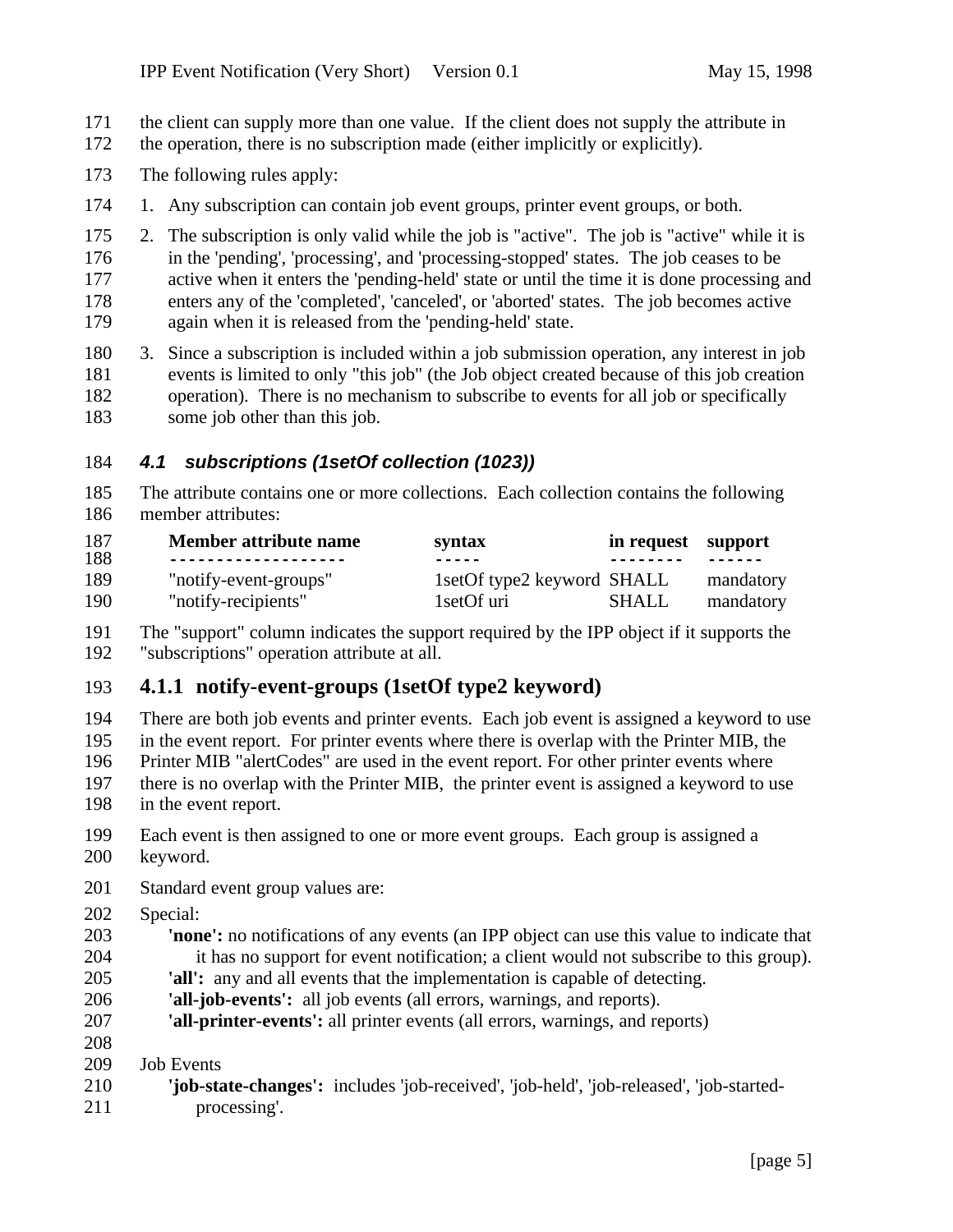| 212        | 'job-progress': includes 'sheet-completed', 'collated-copy-completed'                                  |
|------------|--------------------------------------------------------------------------------------------------------|
| 213        | 'job-completion': includes 'job-completed', 'job-aborted', 'job-canceled'                              |
| 214        | 'job-warnings': includes any implementation specific job warnings                                      |
| 215        | 'job-errors': includes 'job-aborted' and any implementation specific job errors                        |
| 216        |                                                                                                        |
| 217        | <b>Printer Events</b>                                                                                  |
| 218        | <b>printer-reports':</b> Printer MIB events that fall in this report group included the                |
| 219        | alertRemovalOfBinaryChangeEntry(1801) alert that indicates that a binary                               |
| 220        | change event entry row has been removed from the Alert Table and any event                             |
| 221        | with the prtAlertSeverityLevel value set to noInterventionRequired(7). Two                             |
| 222        | additional events that are included in this group are 'printer-accepting-jobs', and                    |
| 223        | 'printer-not-accepting-jobs'                                                                           |
| 224        | 'printer-warnings': any printer warning, i.e., non-critical alert where the Printer                    |
| 225        | object's "printer-state" attribute remains in the 'processing' state and the device(s)                 |
| 226<br>227 | continue to operate. Examples of printer-warnings include:                                             |
| 228        | inputMediaSupplyLow(807) and markerTonerAlmostEmpty(1104)                                              |
| 229        | prtAlertCodes.<br>'printer-errors': any printer error, i.e., critical alert where the Printer object's |
| 230        | "printer-state" attribute changes to 'stopped' or (at least one of) the devices stop                   |
| 231        | Examples of the printer errors include: jammed $(8)$ and markerTonerEmpty $(1101)$                     |
| 232        | prtAlertCodes.                                                                                         |
| 233        |                                                                                                        |
| 234        | 4.1.2 notify-recipients (1setOf uri)                                                                   |
| 235        | This attribute describes both where (the address) and how (the mechanism for delivery)                 |
| 236        | events are to be delivered.                                                                            |
|            |                                                                                                        |
| 237        | Standard uriScheme values are:                                                                         |
| 238        | 'mailto': a message via email to the specified email address. The "text/plain" content                 |
| 239        | format is used for this method.                                                                        |
| 240        | <b>'ipp-tcp-socket':</b> an IPP notification via a TCP/IP socket that is opened by the Printer         |
| 241        | object on the IP address specified in the URI using the specified port using the                       |
| 242        | "host:port" HTTP convention. For example:                                                              |
| 243<br>244 | ipp-tcpip-socket:13.240.120.138:6000<br>The "application/ipp" content format is used for this method.  |
| 245        | 'snmpv1': a notification as an SNMPv1 trap to the host specified as the address in the                 |
| 246        | URI.                                                                                                   |
| 247        | 'snmpv2': a notification as an SNMPv2 inform to the host specified as the address in                   |
| 248        | the URI.                                                                                               |
| 249        | 'snmpv3': a notification as an SNMPv3 inform to the host specified as the address in                   |
| 250        | the URI.                                                                                               |
| 251        | <b>'sense-datagram':</b> a notification as a SENSE UDP data gram that is opened by the                 |
| 252        | Printer object on the IP address specified in the URI using the specified port using                   |
| 253        | the "host:port" HTTP convention.                                                                       |
| 254        |                                                                                                        |
| 255        |                                                                                                        |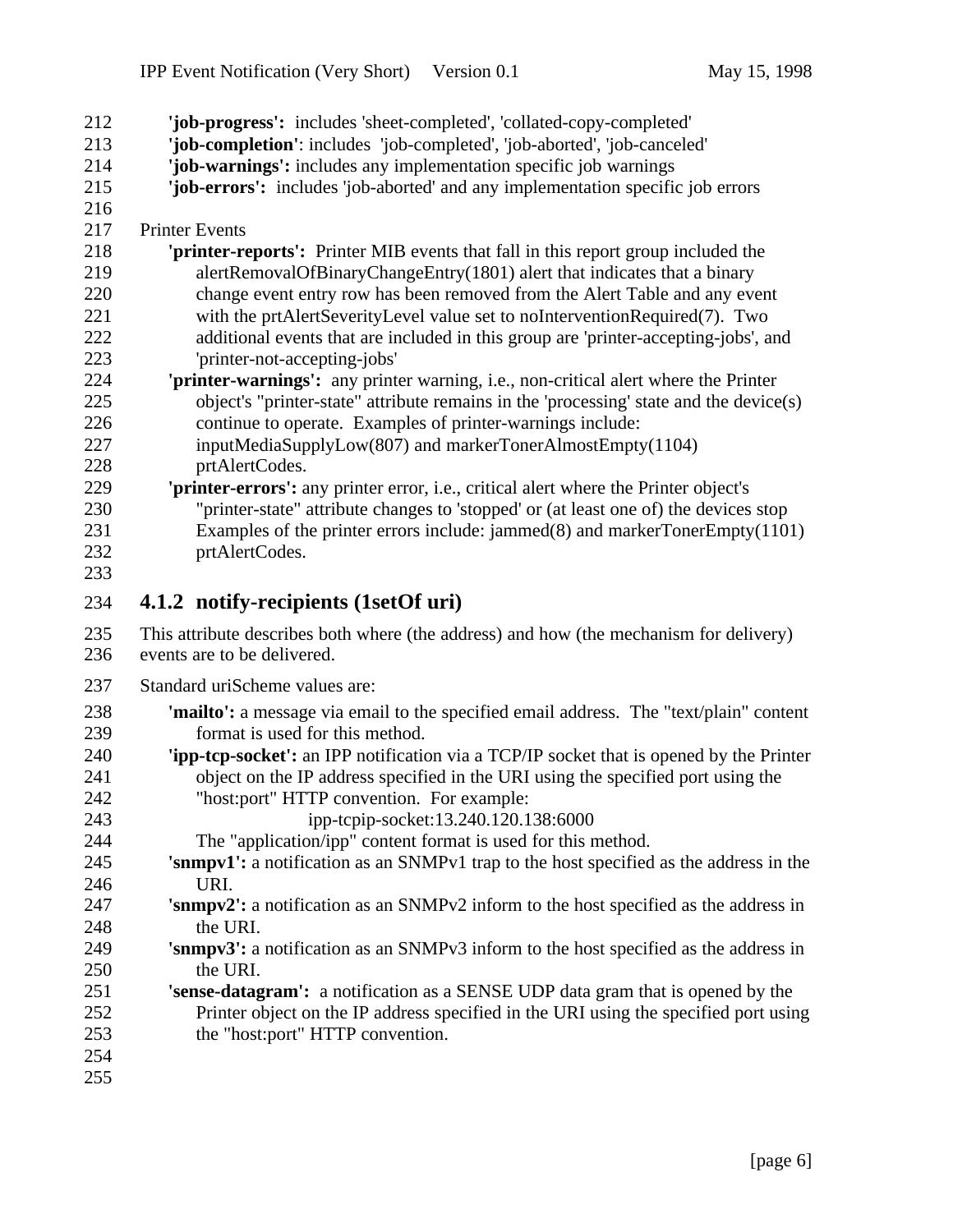# **5 Event Report Content**

- Event reports are generated using the following content formats:
- **'application/ipp'** machine consumable content using the 'application/ipp' MIME media type
- **'text/plain'** human consumable conten type. If the charset is other than US-ASCII, the /charset parameter must be included in the value of this attribute and in the event notification content.
- The notification method dictates that content type used. For example, email uses
- "text/plain" and "ipp-tcp-socket" uses "application/ipp". For any string in any event
- report, the charset and natural language rules that apply to all IPP operations apply to the event report strings as well.
- The following information is included in every event report based on the type of the event:

#### **Job Events**

- time-at-event (in seconds using the IPP "printer-up-time" attribute for reference)
- event keyword
- 

#### **Printer Events**

- time-at-event (in seconds using the IPP "printer-up-time" attribute for reference)
- which-device
- which-table
- 277 which-row
- 278 location
- severity level
- training level
- event code
- 

# **6 New Printer Object Support Attributes**

## *6.1 notify-event-groups-supported (1setOf type2 keyword)*

 This attribute describes the event groups are supported by this object. If no event groups are supported, then the object either supports this attribute with only the 'none' value, or does not support this attribute at all. Standard values are defined in Section 4.1.1)

## *6.2 notify-recipients-supported (1setOf uriScheme)*

 This attribute describes the notification methods supported. If an IPP object supports this 290 attribute, it should support the "notify-event-groups-supported" attribute as well and vice<br>291 versa. Standard values are defined in Section 4.1.2). versa. Standard values are defined in Section 4.1.2).

## **7 Issues**

- 1. Do we want to define any additional attributes that come back in the event report on a
- per-event basis? That is, do we want a table that shows for each event, the fixed set of